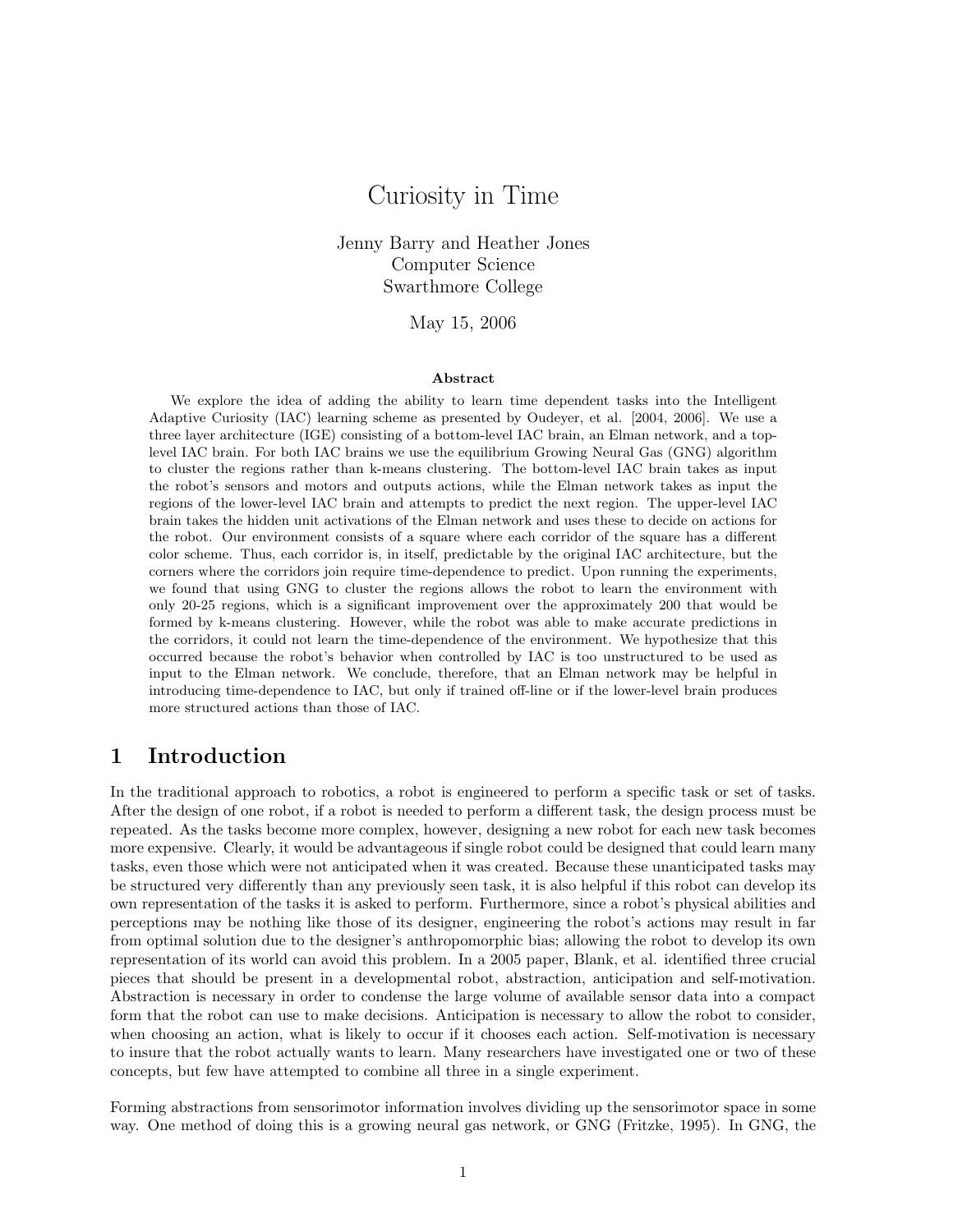two nearest nodes to the input vector are found. If no edge exists between them, a new one is added; if an edge does exist, its age is reset to zero. Then the nearest node is moved slightly closer to the input, and the nearest node's neighbors (those nodes connected to it by edges) are also moved toward the input, but not quite as far. A GNG network begins with two nodes placed randomly, and adds new nodes every X timesteps in the area of the network with the largest error. On each timestep, edges are aged; when an edge reaches the maximum age, it is deleted, and when a node is no longer connected to any edges it will be deleted. In this way, nodes are moved toward areas of the input space where input exemplars actually occur, and outliers are removed. Fritzke demonstrates the algorithm's success with two and three dimensional topologies, but clearly it can be extended to any number of dimensions. Provost, Kuipers and Miikkulainen used a modified version of GNG, called equilibrium GNG, that only adds nodes when the overall network error is above a certain threshold (2006). This ensures that when GNG has added enough nodes to accurately cover the input space, it will not continue to add extraneous nodes.

In cases where predicting what will be seen next can only be done if more information than just the current sensorimotor vector is available, a robot needs to have some kind of memory. This can be accomplished with an Elman network (Elman, 1990). An Elman network is essentially a feed-forward neural network with recurrent connections to a "context" layer. This allows the network to learn complicated timedependent problems, such as the pattern of words in a sentence.

One example of an intrinsic motivation algorithm is Intelligent Adaptive Curiosity (IAC), developed by Oudeyer, et al. (2004). IAC divides its sensorimotor space into regions, each of which contains an "expert" which predicts what sensor values will be seen next, given the current sensor values and the chosen action. The prediction errors for past sensorimotor vectors in a region are stored with the region. Based on the increase or decrease in this error, the "learning progress" for the region is calculated. On each timestep, a list of candidate actions are generated. IAC then predicts which region it will end up in if a given action is taken, and based on this, chooses the action that will place it in the region with the most learning progress. Learning progress insures that the robot will focus on those aspects of its environment which are learnable but not yet learned. As Oudeyer et al. discuss, the use of learning progress has an advantage over simply focusing on regions in which the robot cannot predict what will come next: using the latter method a robot would be fascinated by unlearnably random features, such as "snow" on a television screen (2004). Every exemplar, each of which consists of a sensorimotor vector (the input vector) and the sensor vector seen in the next timestep (the output vector), is stored with its region. Thus, if IAC is run for a long period of time, the amount of memory it needs continues to grow. Oudeyer et al. ran IAC on a Sony Aibo robot which was constrained to a sitting position and could bite, bash or simply observe several objects in its environment. They found that the robot focused on different objects at different times, and the number of times which it successfully bit the one bitable object in its environment or successfully bashed the one bashable object tended to be greater in the later two thirds of their experiment, indicating that some sort of learning had occurred.

A number of researchers have explored the use of layered architectures in developmental robots. Blank, et al. use a resource allocating vector quantizer (RAVQ) governor to control how a prediction network is trained from sensor data as a robot performs a wall-following task (2005). They also use the output of a self-organizing map (SOM) as input to a prediction network in a goal-finding task. Nolfi and Tani suggest a hierarchy of alternating segmentation and prediction layers, where the representations formed on one layer become the input to the next (1999). The hope in constructing such multi-level architectures is that by building abstractions on top of abstractions the representational power of the robot will increase, allowing it to solve more complex problems.

## 2 Methods

#### 2.1 Architecture

For this experiment, we wanted to combine the intrinsic motivation of IAC with the intelligent abstraction provided by GNG and the memory available from an Elman network. To do so, we first modified IAC to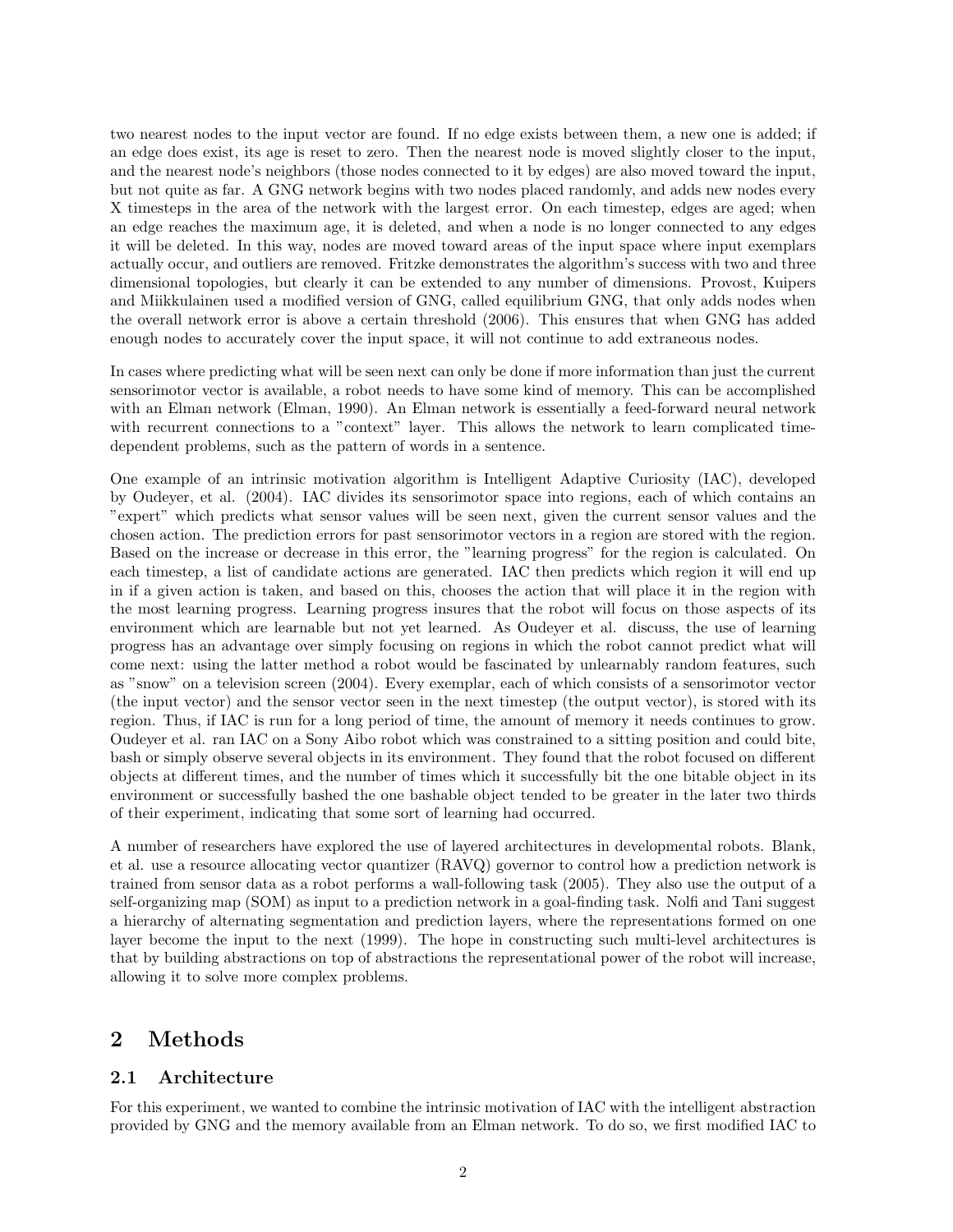cluster its regions using a GNG. A diagram of how we incorporated GNG into IAC is shown in Figure 2.1. In the original IAC, regions were formed by starting with one large region and recursively splitting regions in two after a certain number of exemplars had been seen in that region. Oudeyer et al. use an algorithm that minimizes the variance of the output space points for the exemplars in each new region to decide how to classify exemplars after the split. In a previous experiment, we used k-means clustering to perform this split (Barry and Jones, 2006). Using a GNG network to form the regions has several advantages: GNG dynamically adds, deletes and moves nodes as needed to fit the input space, so it provides a more intelligent division of the input space than either of the two methods just mentioned, and because a region can be represented by the model vector for a GNG node, it is no longer necessary to keep all the exemplars ever seen. Also, in the original IAC experiment, the "expert" in each region simply used the output vector of the nearest neighbor (of the current sensorimotor vector) as its prediction for the output of the current sensorimotor vector, while we use a neural network as an expert instead.



Figure 2.1: IAC modified to include GNG.

After modifying IAC, we added an Elman network which took as input the model vector of the current region. On top of this we added a second IAC/GNG combination, which took as input the activation of the hidden nodes of the Elman network. This complete architecture is shown in Figure 2.2. Because our architecture combines IAC, GNG and an Elman network, we dubbed it IGE. For the first level IAC, the input vector consisted of seven sensor values - four color sensors, forward, back, left and right, and three sonars, forward, left and right - as well as two motor values, adding to a total length of nine. The Elman network had input and output layers of size nine, and hidden and context layers of size four. The input vector for the second level IAC was four plus two motor values for a total length of six.

#### 2.2 World

The task of learning any environment for which all features are not immediately visible is inherently time dependent. It is impossible for a robot to learn that continuing down a hallway will eventually lead to a turn and a differently colored hallway unless it has some memory of the first hallway by the time it gets to the second. To test our architecture, we constructed a world with four corridors with red and blue walls. A screenshot of the robot in this world is shown in Figure 2.3. To implement our color sensors,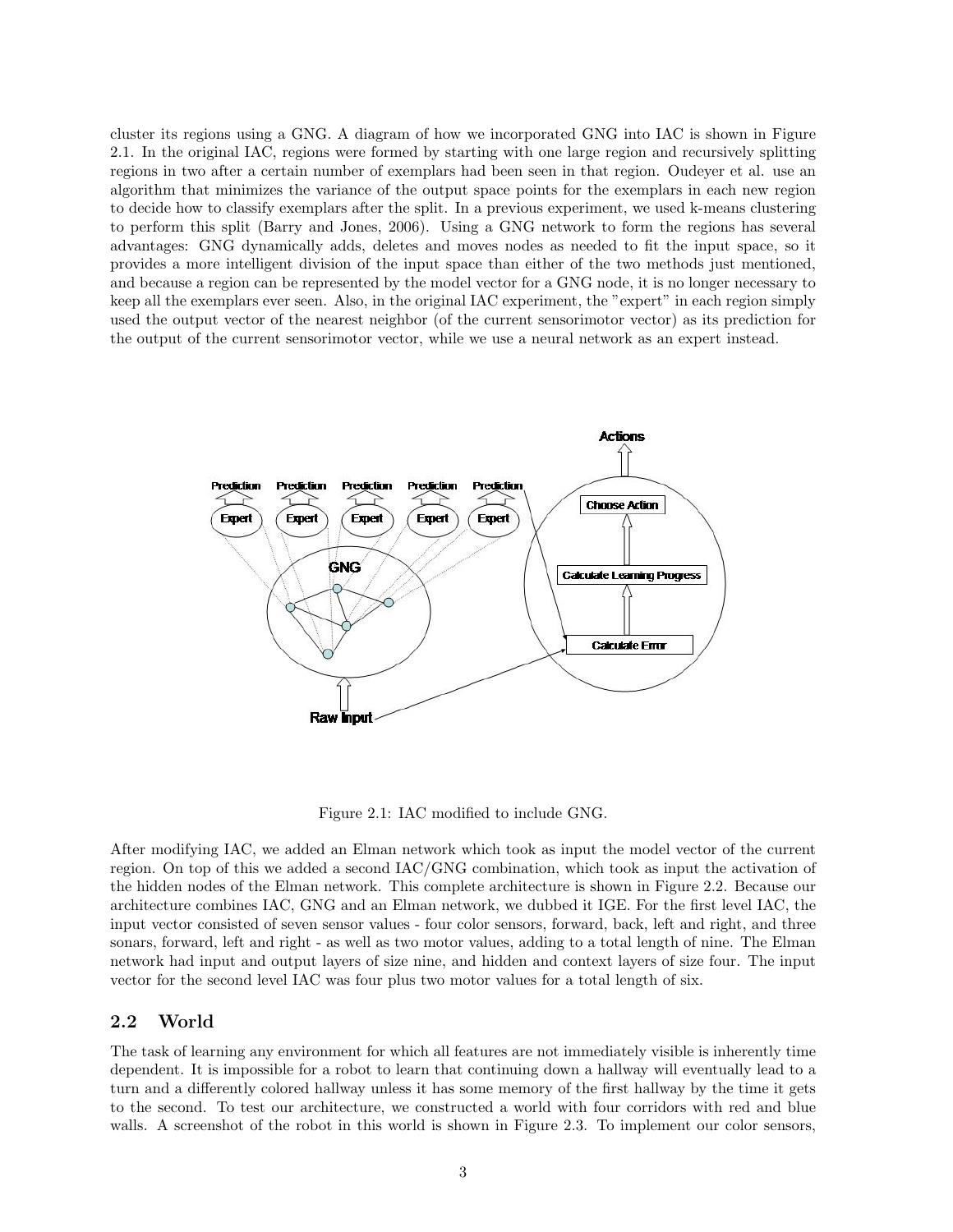

Figure 2.2: Architecture of IGE.

we used a camera with a 360 degree view, looked at the color of four points within this image and set a sensor value to one for red or zero for blue. In general this worked well, but occasionally in corners the image would be skewed such that two of the points picked from the image would be on the same wall. Also, because the camera occasionally returned an error, indicated by a value of 0.5 for all pixels in the image, we returned 0.5 for all color sensor values in this case. We allowed the robot to choose from five actions: move forward, move backward, turn left 90 degrees, turn right 90 degrees, or stay still. Due to an issue with the simulation software we used, the robot would occasionally get stuck inside or pass through walls. In order to prevent this from happening, we tested the robot's position on each timestep and bounced it back toward the center of the hallway if it was too close to a wall.

Figure 2.3: Simulated world.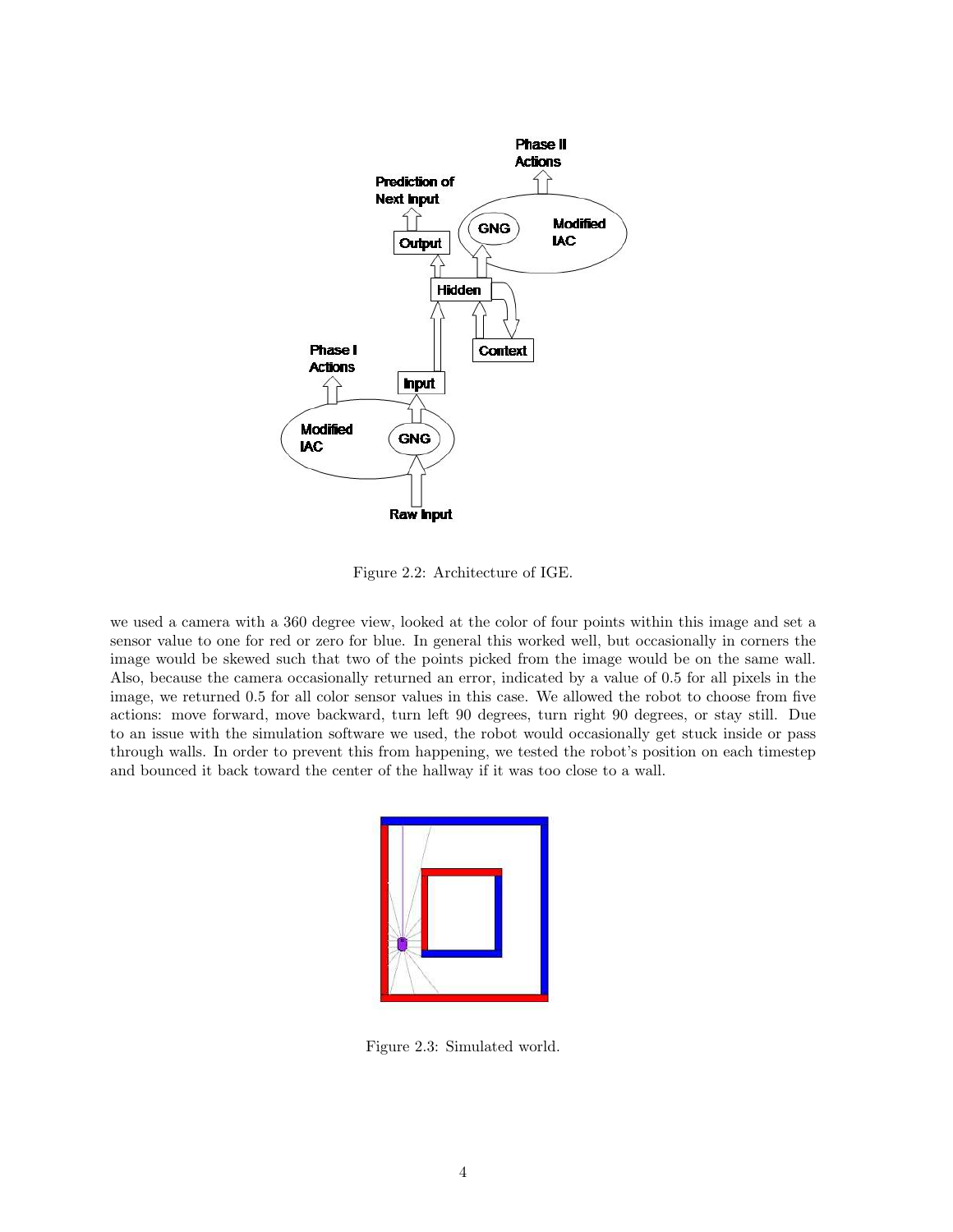### 2.3 Experiments

We ran each experiment for 10000 timesteps. At 1000 timesteps, after the GNG for the first level IAC had stabilized, we began training the Elman network. For the first 2000 timesteps, the robot's actions were controlled by the first level IAC, then control was shifted to the second level IAC. We also ran a simulation with a robot that randomly chose one of the five candidate actions on every timestep. This allowed us to determine if our robot was making choices that were significantly different from random. During each run, we collected data about the robot's position, its current region, its chosen action on each timestep, the regions formed thus far, and the error from each IAC and the Elman network. We also tried running this same experiment in a much smaller version of our world, however the results were not significantly different. The level of randomness for both IAC brains was 35%.

## 3 Results

We describe the results of our experiments. We ran many trials for this experiment, but the results were all similar so we present only the results and analysis for one representative trial. Because most of the data is too large to be put into tabular form, we mostly present graphs in this section. Occasionally, the graphs have had some analysis performed on them to make them easier to read, but in general we leave analysis for the next section. All trials were run for 10000 timesteps. We began training the Elman network after 1000 timesteps and passed control to the full IGE architecture after 2000 timesteps.

### 3.1 Position Data

We first just show the robot's location over 9000 timesteps. In Figure 3.1, the top row shows the IGE robot's position (time increases left to right). The bottom row shows the position of a robot running a brain that randomly picked one of the five possible actions. Each color/symbol pair in the graph corresponds to 1000 timesteps. For example, the red stars are the first 1000 timesteps in each subplot. The first subplot only shows the first 2000 timesteps, because this was the length of time the robot was controlled by only the lower-level IAC brain and not the full IGE architecture. Note that the random brain was run without the wall-bounce.

#### 3.2 Monitor Data

We categorize how often the robot chooses each of the five actions (forward, backward, left, right, stay). To do this, over each 100 timestep period we collect the number of times in that period that the robot chose each action and plot the results in Figure 3.2. We do the same for the random brain in Figure 3.3.

#### 3.3 Regions

We also wrote a script to allow us to visualize the regions that the lower-level IAC was forming (recall that the regions of the upper-level IAC correspond to hidden-layer activations of the Elman network and would therefore not be easy to visualize). For each region, we made a plot like the one in Figure 3.4. In this figure, the robot is at  $(0, 0)$ , positive y is forwards, negative x is left, and positive x is right. The length of the line corresponds to the sonar values - the longer the line the farther away the wall on that side. The color of the line is the color of the wall; if the value is not above 0.9 (red) or below 0.1 (blue), it is magenta. The star at  $(0,0)$  is the color of the back wall, as we have no sonar data in that direction. We also interpreted the motor values as one of the five actions and included that with the region. The example region, therefore, represents the robot not moving with free space on all sides, a blue wall ahead and to the left and a red wall behind and to the right. We did this same analysis for the full 24 regions at the 1900th timestep. We then looked at the GNG architecture to see which regions were connected. This is shown visually as arrows between connected regions in Figure 3.5.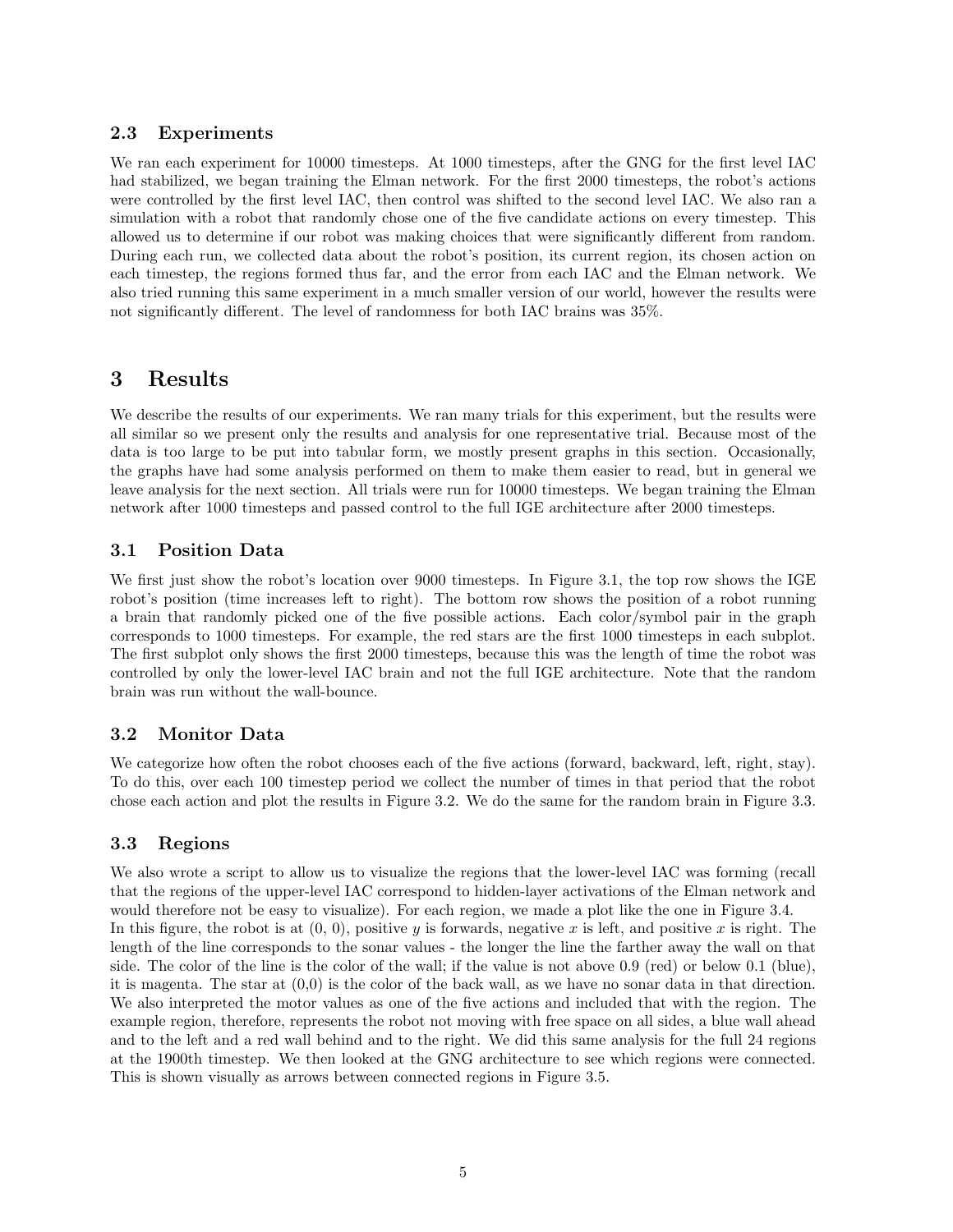

Figure 3.4: The robot's position in series of 1000 timesteps. Each color/symbol shows a set of 1000 timesteps. The top four figures are for an IGE brain (the figure on the farthest left is from the first 2000 timesteps before the full IGE brain takes over), while the bottom four are for a random brain run for the same amount of time.

#### 3.4 IAC and Elman Error

Lastly, we present graphs of the error of the two IAC brains and of the Elman network over their lifetimes. Error is calculated as the sum squared difference between actual and prediction (note that this means that in general the highest possible error is greater than one). Because simply plotting the error is not very informative, we have also taken a moving average of the error with a window of 100 timesteps and plotted that over the plot of the error. In all of these figures, zero time corresponds to when that particular architecture began training. For the first level IAC brain, therefore, zero time is the beginning of the trial, for the Elman network, zero time is 1000 steps into the trial and for the upper level IAC brain, zero time is 2000 steps into the trial.

## 4 Analysis

### 4.1 Ability to Learn the Environment: Analysis of Lower Level IAC Error and Regions

An analysis of the lower-level IAC brain and the regions this brain formed show that the robot was able to learn something about its environment. First of all, we can clearly see from the moving average of the first-level IAC error, that the error in the robot's prediction drops dramatically over the first approximately 1000 timesteps. Of course, it does not drop fully because there is time-dependence in the environment that this architecture cannot predict.

We also see from the regions that the robot was able to correctly identify the binary nature of the color sensors. Of the 24 regions formed, 5 contained a magenta line, indicating an ambiguous color. Three of those, however, are entirely magenta and their color sensors are all approximately 0.5. We conclude, therefore, that these regions correspond to camera error. The remaining two regions are anomalous. They may be in the process of transitioning from camera error regions to color regions, but more likely, they are a result of the fact that the color data is coming from one camera. Therefore, right at a corner, the camera's cone can be wide enough that the robot will get two readings from the same wall and no reading from an adjoining wall. If the robot turns, it is possible for it to get a different color reading even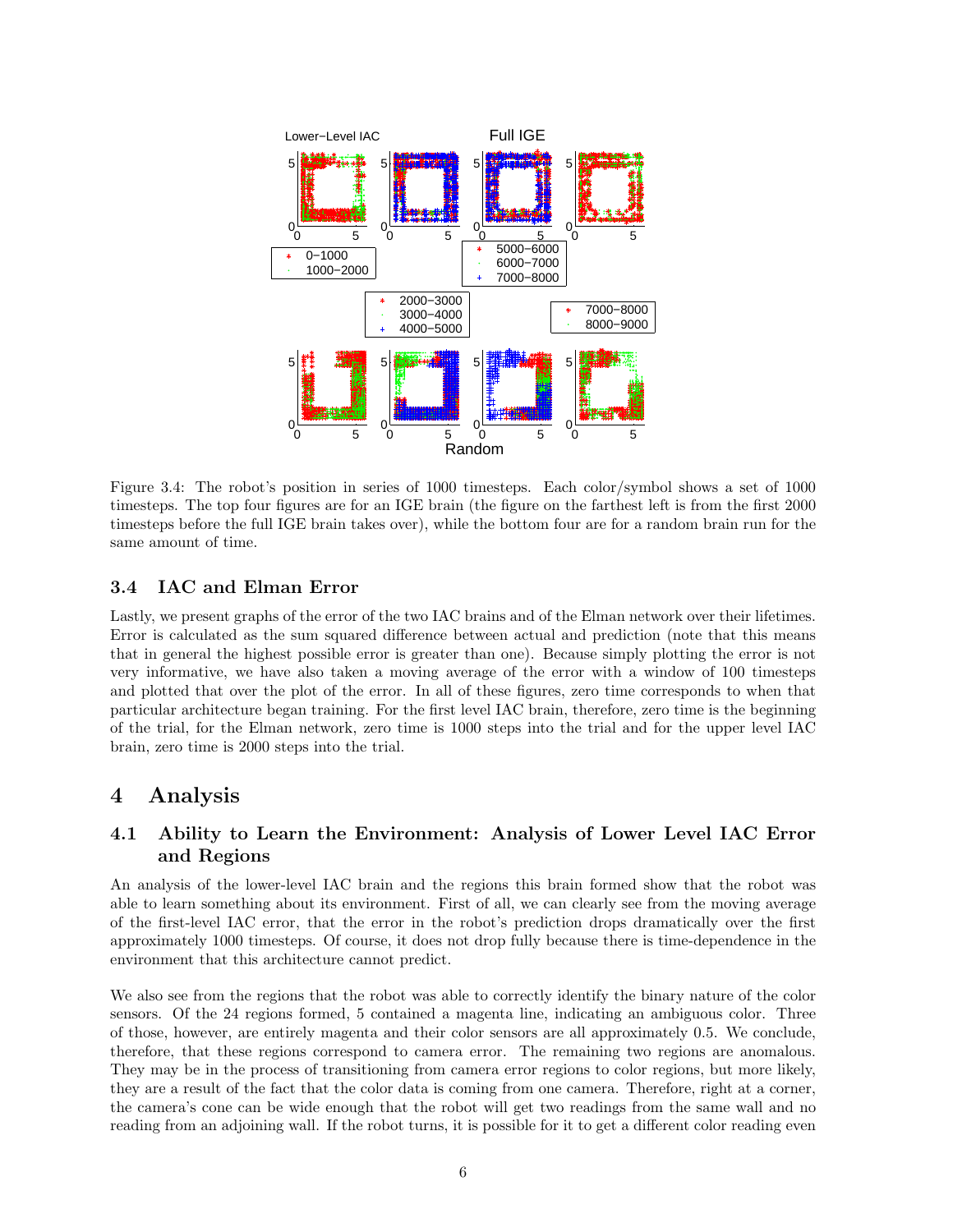

Figure 3.5: The number of times in periods of 100 timesteps the robot chose a certain action when running the IGE brain.



Figure 3.6: The number of times in periods of 100 timesteps the robot chose a certain action when running a brain that randomly chose actions.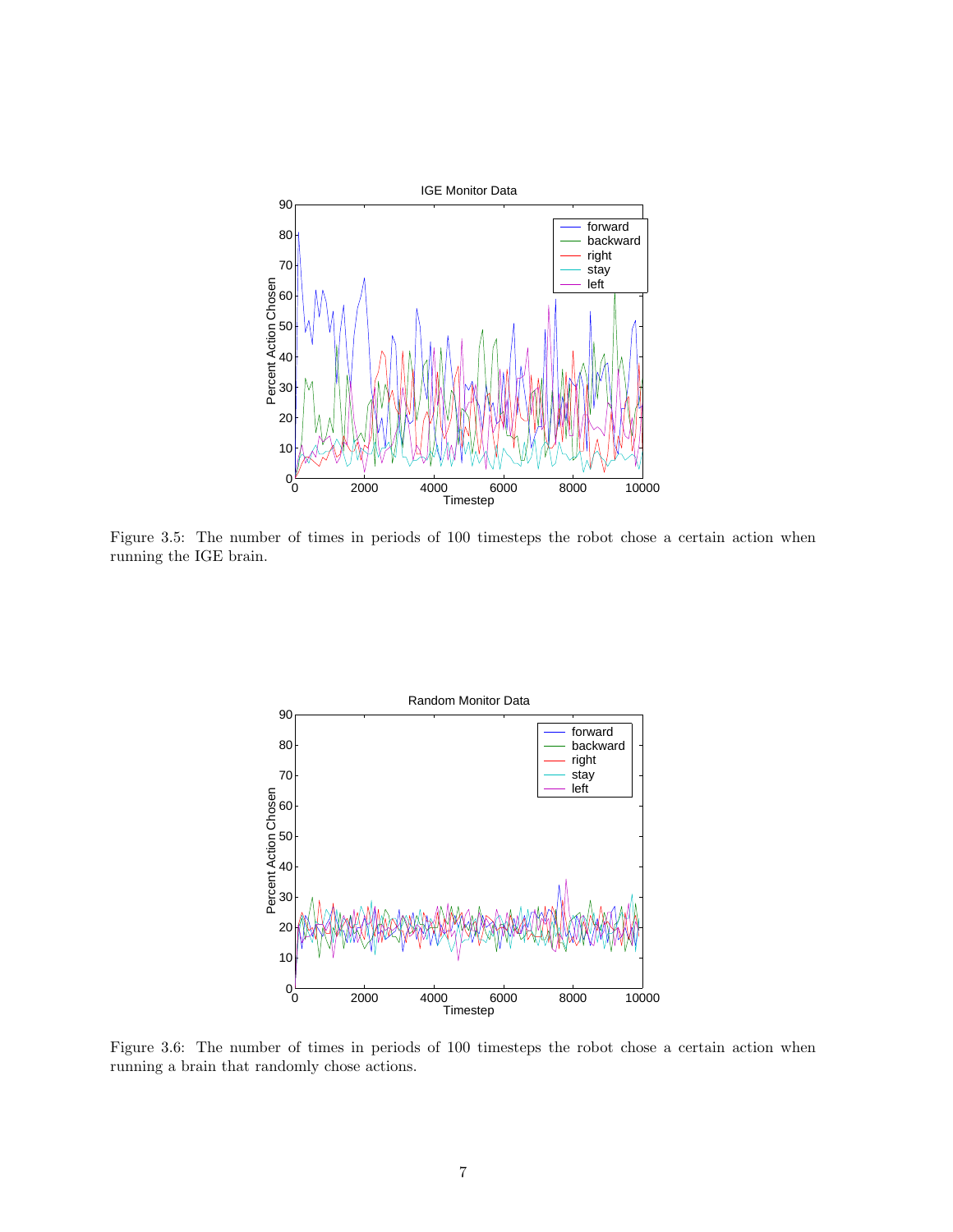

Figure 3.7: Example region (see text for explanation)

though it is technically in the same spot. This may lead to the confusion in the one wall we see in two of the regions. Because the experts for our regions are neural networks, these anomalous regions are not necessarily a problem; a neural network could easily learn that although it may see some exemplars with a red sensor reading to the right and some with a blue reading for the same sensor, different predictions should be made for each. The remaining regions are all regions that the robot would see in its traversal of the environment.

It is also interesting that so many of the regions have motor values corresponding to "stay," especially considering how little the robot chose that action. This occurs because the sensorimotor vector contains seven sensors and two motors. Therefore, if we have two vectors in which all the sensors are the same, but the robot is moving in a different direction, the two vectors appear to be very close. The result is that the same sensor, different motor vectors get put into the same region and the motor values in that region end as an average over all the possible actions, which comes out to stay. Of course, since we are going forwards and backwards more often than anything else, we form regions for those too.

In addition, note that the robot formed only 24 regions due to the fact we are using equilibrium GNG to cluster regions rather than k-means clustering. By this timestep, k-means clustering would have approximately 200 regions. Since IAC needs to look through regions on each timestep, using GNG instead of k-means clustering is a significant improvement in time as well as in space.

We can also look at the clusters GNG formed. Once again, these appear reasonable. In general, especially in the two smaller clusters, regions with approximately the same sensor data but slightly different motors all wind up interconnected. The same is true in the larger cluster. The camera error regions provide a link between the unrelated sub-clusters in this cluster because their color data is all 0.5's, meaning that it is right between the 1.0's and 0.0's of the other walls. Note that the camera error regions are all interconnected in the middle of the cluster as we would expect. The "top" of the cluster is all red walls on the right and behind and blue walls on the left and ahead. The bottom of the cluster is a little more confused because it includes the two regions that have one wall of ambiguous color. However all of the individual links are reasonable and the clusters are close to those a human might make.

The robot forms a reasonable number of sensible regions in this environment and, judging from the reduction in error of the IAC brain, is able to learn the non-time-dependent tasks. From the regions formed and the decrease in IAC error, we conclude that, as expected, the robot is learning the long corridors at its lower level.

#### 4.2 Exhibiting Curiosity: Analysis of Monitor and Position Data

Looking at the results of the monitor and position data, we can see that the IGE architecture is not acting randomly. To make this clearer, we re-plot the monitor data from IGE and random together on the same plot in Figure 4.9.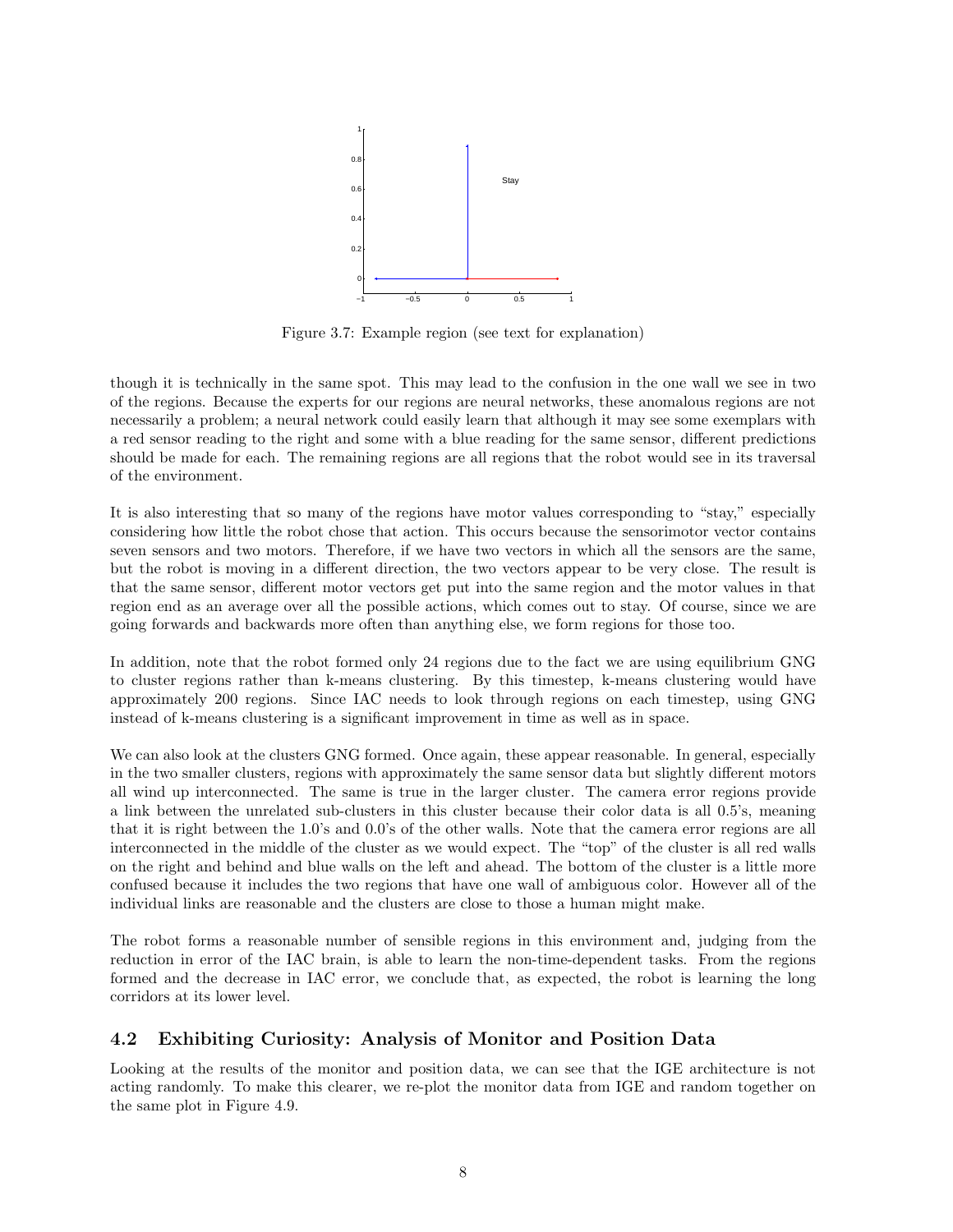

Figure 3.8: The regions formed by the lower-level IAC brain at the 1900th time step. The arrows show the connections made by the GNG algorithm.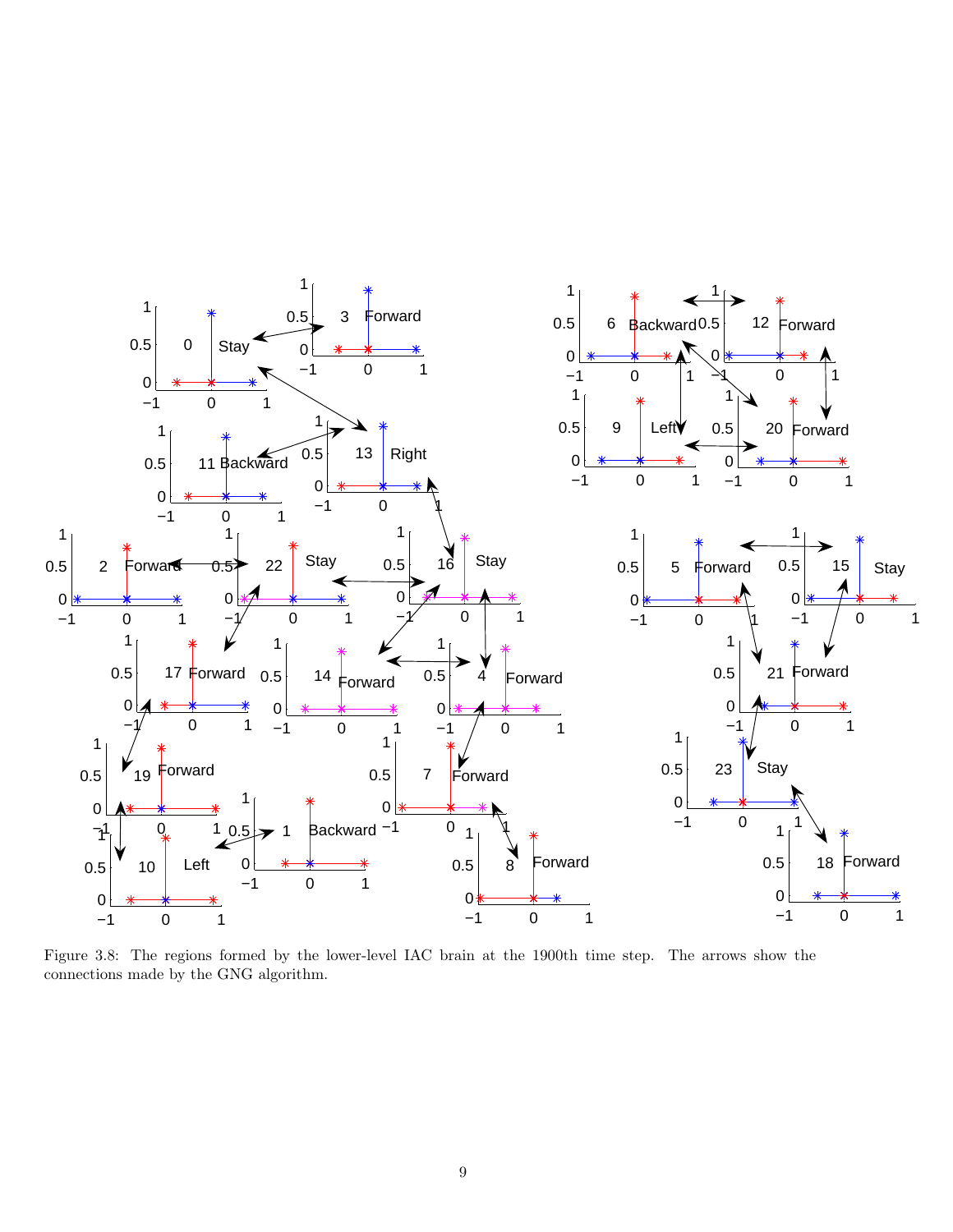

Figure 3.9: The error in the lower level IAC brain for the first 2000 timesteps.



Figure 3.10: The error in the Elman network for the first 3000 steps of its life (note that this corresponds to steps 1000-4000 in the trial run).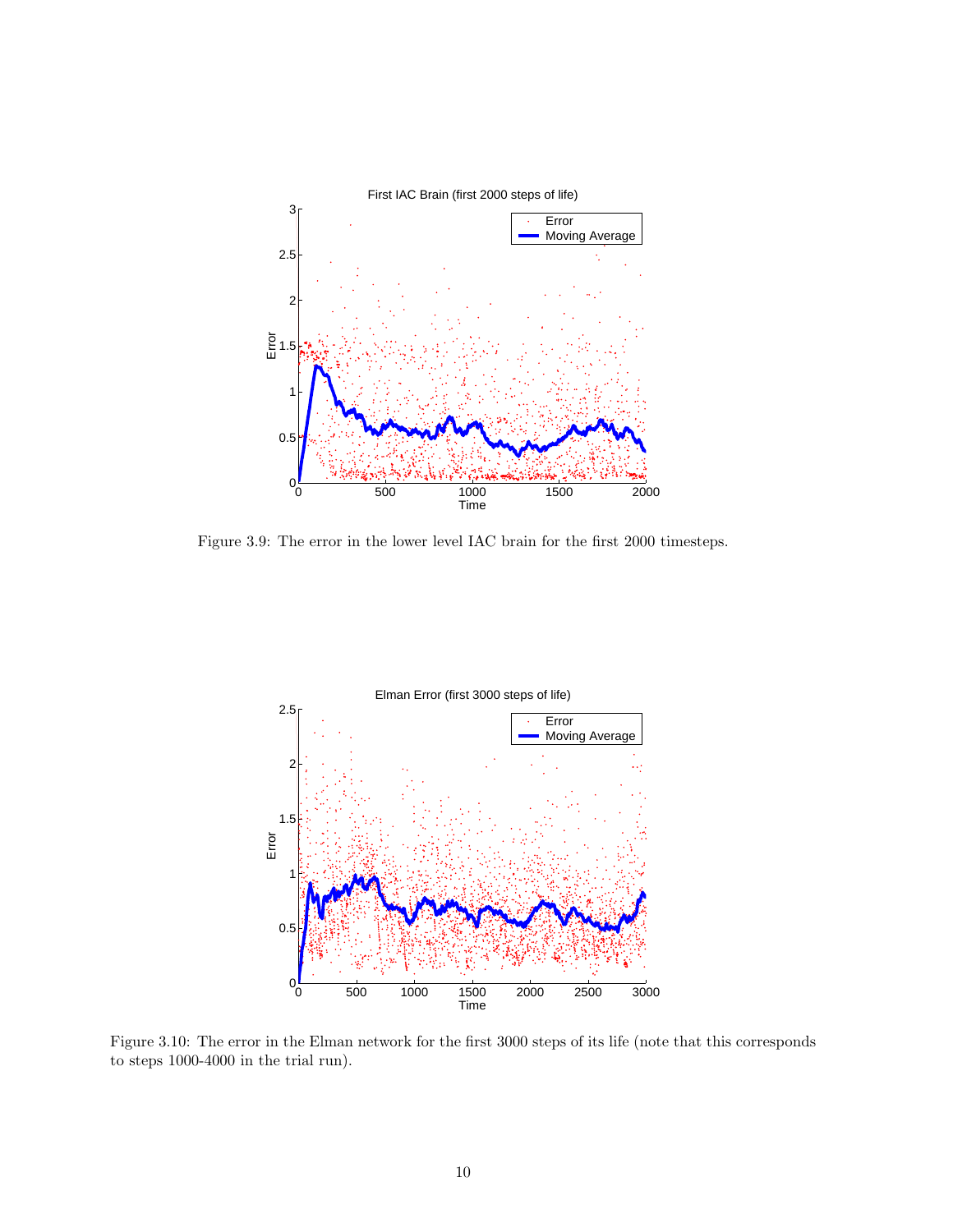

Figure 3.11: The error in the upper level IAC brain for the first 2000 timesteps of its life (note that this corresponds to steps 2000-4000 in the trial run).

From these plots, it is clear that IGE chooses to go forward significantly more often than the random brain, especially in the first 2000 timesteps and never, in all 10000 timesteps does it choose to stay in the same place as often as random does. Even later in the trials, when the IGE data more closely matches random data, the spikes and dips in IGE are more dramatic than in random. This corresponds to a tendency in IGE to keep doing what its doing while it learns. If it is making learning progress going forward, it will go forward more often. In addition, right at the end (above about 6000 timesteps), it is probable that IGE has learned all it can and therefore not surprising that its behavior appears a little more random.

Looking at the position data, we see that, where the random brain almost never manages to traverse the entire square in 1000 timesteps, the IGE brain rarely fails to. In addition, although this is less marked, while the random brain spends an equal amount of time in each point in the environment, the IGE brain tends to spend more time at the corners.

We should also point out here the line that appears to develop down the middle of the square in the latter 5000 timesteps of the IGE brain. This is an artifact of our mechanism that keeps the robot in the square; if the robot gets too near a wall, it is "bounced" to a point farther away from the wall. Since the robot can only move a discrete distance in a timestep, after a while there are places it is very unlikely the robot will ever be. This is not seen in the random data because we did not run that brain with the wall-bounce.

Both sets of data show that IAC is exhibiting "curiosity" about its environment. It manages to explore the environment more fully than could possibly be accounted for simply by random action. In addition, it prefers, especially at first, to go forward. The effects of turning in a hallway are easy to learn, while the changing colors makes traversing the hallways by going straight more interesting. The fact that it does not often choose to stay in one place also shows curiosity; there is very little to be discovered by staying in one place. Lastly, the IGE preference for corners is another manifestation of its curiosity. The corners are the most "interesting" thing in the environment and therefore IAC spends the most time with them. Thus we show that IAC can exhibit curiosity not just in a situation in which the robot and environment are static, but also in a static environment where the robot is free to move.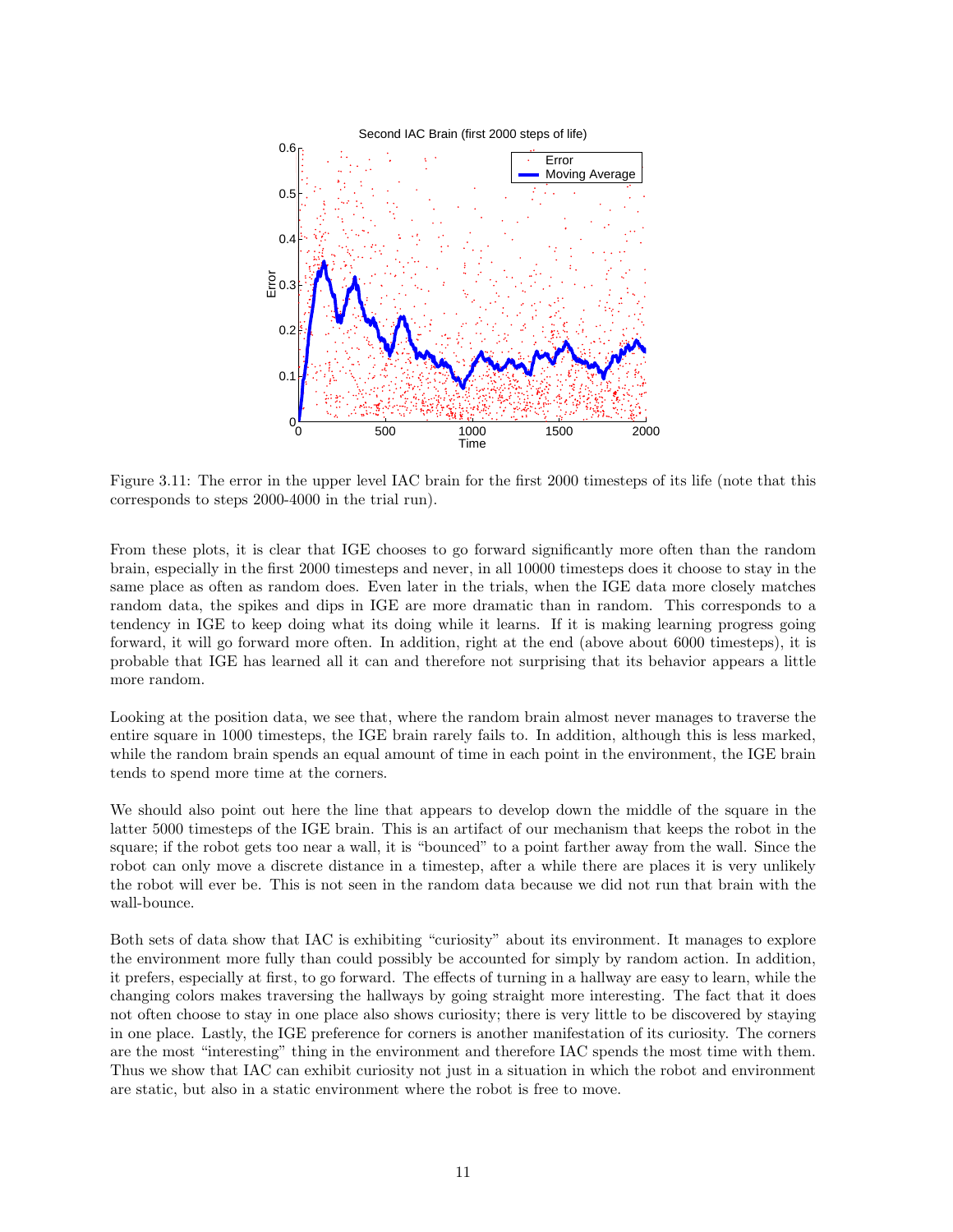

Figure 4.12: The number of times in 100 timesteps the brain chose a certain action. Each subplot shows the data for a different action.

#### 4.3 Time-Dependence: Analysis of Second-Level IAC Brain and Elman Error

From the graph of the error of the second-level IAC brain, we see that it was able to learn something about the hidden activations of the Elman network. However, the Elman network does not appear to have learned the environment very well. It has a small initial decrease in error around 1500 timesteps (when the Elman network has been alive for 500 timesteps) and then possibly again at 2000 timesteps (Elman life 1000) when the second IAC brain takes over. However, these are not of the magnitude we should see if the Elman network was truly learning the environment.

In an attempt to discover how well the Elman network and the second-level IAC brain were able to learn the environment, we saved all the weights for the Elman network, the weights for the IAC experts and the IAC regions at 1900 timesteps (Elman network has been learning for 900 timesteps but the robot is still controlled by the lower-level brain) and 6000 timesteps (robot has been controlled by the full architecture for 4000 timesteps). We then loaded these and ran the robot once around the square in a clockwise direction starting from the lower left-hand corner of the square.

We saved the region the robot was in at each timestep and we show these regions by plotting the number of the region at the position of the robot in Figures 4.10 and 4.12. The regions are simply numbered in the order in which they are stored in the GNG, (which, for the most part, is the order in which they were created), and a guide to which region matches which number is given in figure 4.11 and 4.13.

As we can see from figures 4.10 and 4.12, the robot correctly identifies which region it should be in except in the left hallway. This was actually an on-going problem in all of our runs. For some reason, the robot failed to form a region that matched going forward in the center of this hallway well. However, although the color sensor data is not always correct, the sonar data does match in these regions.

Notice also that at the corners, the region the robot is in generally changes since it sees a different wall on one side. This is the time dependence of the task. In addition, in both tests, we can see that there are times when the robot is in the region corresponding to camera error. Camera error is the random part of the task, as it is impossible to predict when the camera will return an error.

We also include a figure that corresponds to the regions the robot was in for the second-level IAC brain at 6000 timesteps. As these regions correspond to hidden unit activations of the Elman net, they are not so easy to visualize, but we can still analyze the patterns of the regions.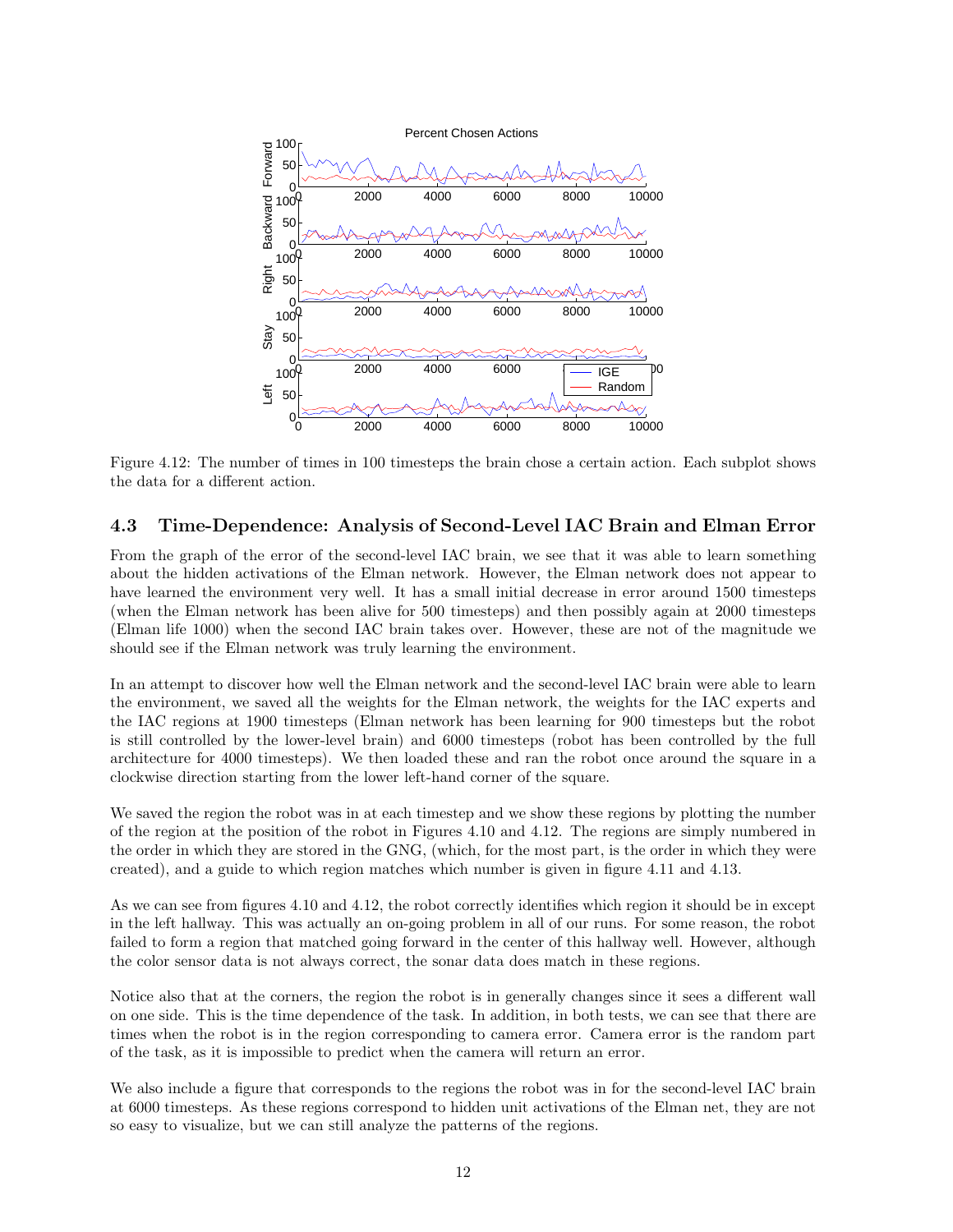

Figure 4.13: The robot was run once clockwise around the entire environment using the weights and regions from the 1900th time step. The regions it placed itself in at each timestep are shown in this figure (the bottom hallway is 18 if that is hard to see).

We do not see exactly what we might hope to see in Figure 4.14. Were the robot learning time dependence, the regions in the hallways should all be the same (as they are) but then, right before the corner should the regions should change, indicating that the robot is about to see a change in color. Instead, we see a pattern similar to the lower-level IAC brain regions, indicating that the Elman network has learned the long hallways but not learned to predict the corners.

We can also plot the error in the IAC brains and the Elman network as the robot traverses the square. We plot the error in the lower level brain for the 1900th timestep and the upper level brain for the 6000th timestep since this corresponds to which brain was controlling the robot. The robot turned (i.e., saw a corner) every 35 timesteps. These plots are given in Figures 4.15-17.

Clearly the largest error for the IAC brains and the Elman network occurs at the corners. We would expect that at 1900 timesteps the lower-level IAC brain would be unable to predict the corners. This is precisely what we see in Figure 4.15. Along each hallway, the error is approximately constant, but at the corners there are large spikes in error. In addition, we note the spikes at the end of the first hall and the middle of the third - these correspond to camera error and will always be unpredictable.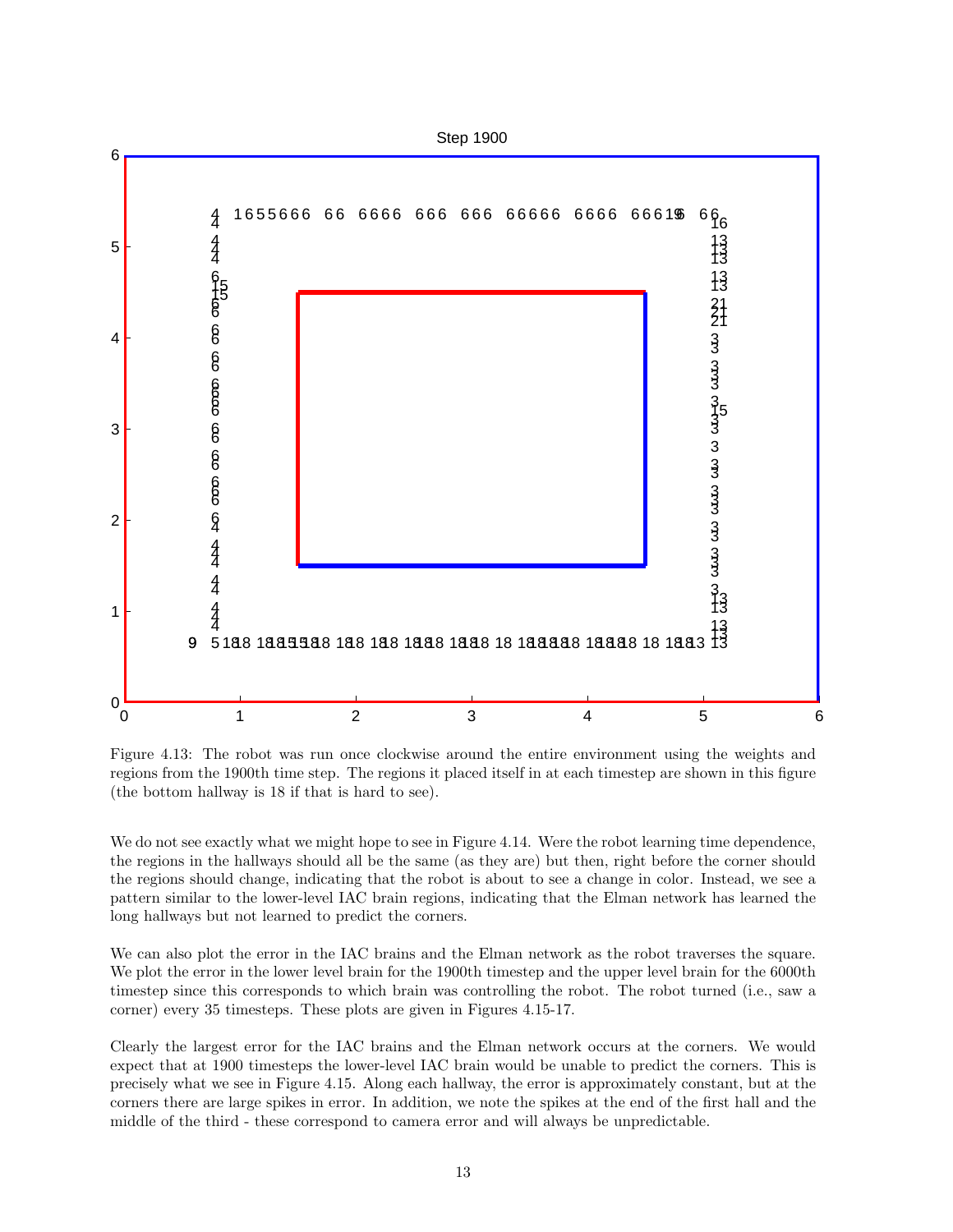

Figure 4.14: Region/Number key for timestep 1900.

We had hoped that at 6000 timesteps the second-level IAC brain would be able to predict the corners. The graph of the error of this brain, however, shows otherwise. It is similar to the graph of the lower-level brain, in that it is flat in hallways and spikes in corners, indicating that the second-level brain was not predicting corners correctly.

Looking at the error in the Elman network, we find an explanation for the failure of the second-level IAC brain to predict the corners. From the graph, it is clear that the Elman network itself never learned the pattern of the world. Since the Elman network would have to be able to predict the corners in order for the IGE architecture to do so, we conclude that the IGE architecture is unable to learn this time dependence because the Elman network was unable to do so.

#### 4.4 Reasons for the Failure of the Elman Network

The Elman network may fail to learn the environment for a number of reasons. The most obvious of these is that our environment was simply too large. Even if the robot went straight down the hallway, the Elman network would get 25 identical inputs before seeing something different. In addition, the 35% randomness of the IAC brain might also make it hard for the Elman network to learn.

In order to address this problem, we shrank our world so that a hallway took only approximately 10 timesteps to traverse. We also gave the lower-level IAC brain 3000 steps to train and trained the Elman for the last 2000 of those steps. In addition, once we began training the Elman network at 1000 timesteps, we lowered the percent of random actions to 5%. We then ran the robot once around the environment using the data from 7000 timesteps and a graph of the Elman network error at is given in Figure 4.18. Note that now corners occur every 10 timesteps.

In Figure 4.18, we see spikes at 10, 20, and 30 timesteps showing that the Elman network was unable to learn even this smaller, less random world. Therefore, it is likely that the size of the world was not actually the issue. Rather we need to consider how the lower-level IAC brain works.

The IAC brain attempts to find places of interest in the environment. Therefore, it is going to spend more time in "interesting" locations, such as the corners and less time in the corridors. The result of this is that the Elman network does not get sequences that are distributed well. It sees a lot of turning at the corners and a little moving down the corridors, but very little moving down a corridor, turning a corner, and moving down another corridor, which is the kind of input it needs to learn. It is possible, therefore that the curiosity of IAC is keeping the Elman network from fully learning the world.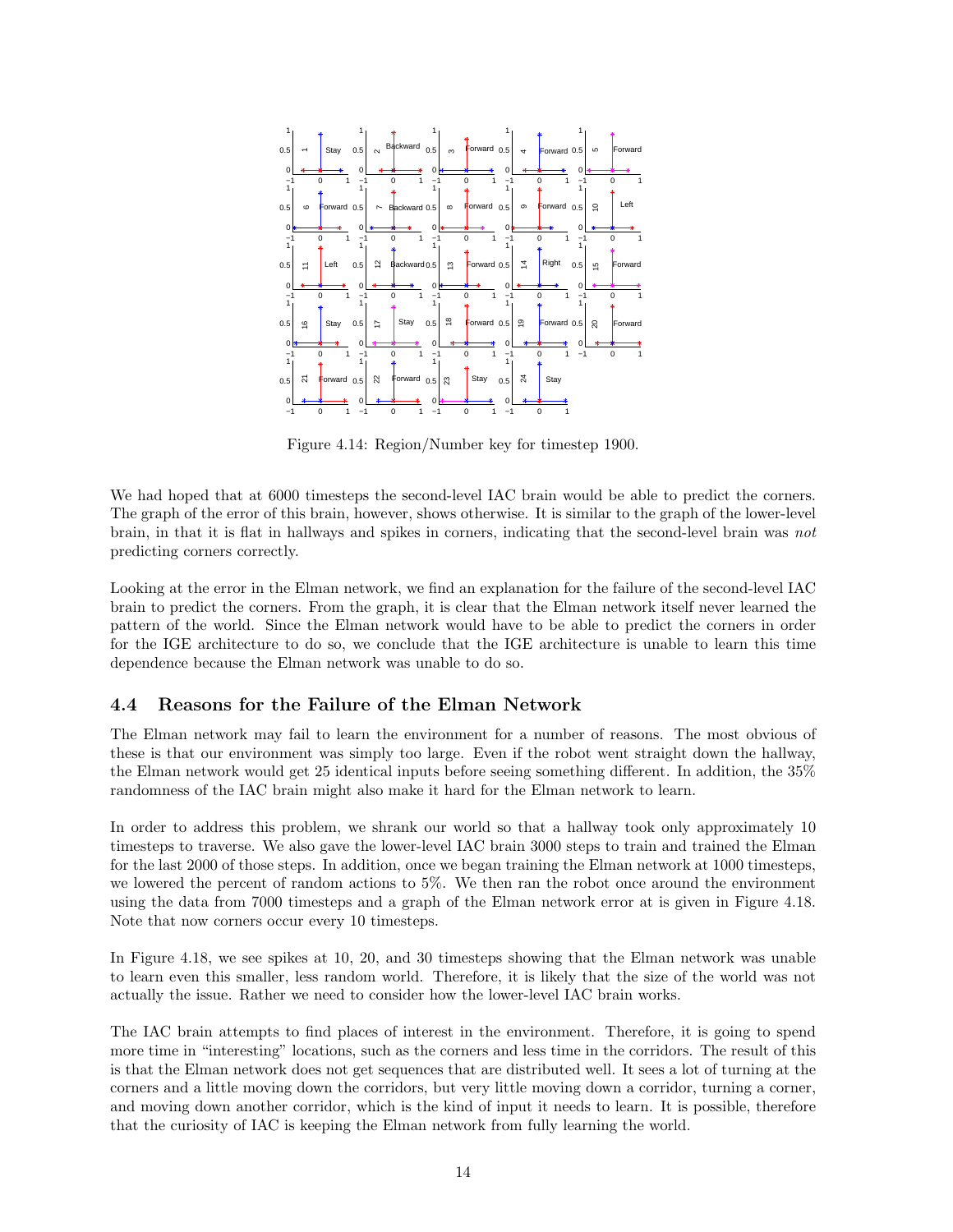

Figure 4.15: The robot was run once clockwise around the entire environment using the weights and regions from the 6000th time step. The regions it placed itself in at each timestep are shown in this figure (the bottom hallway is 18 and the top is 16 if that is hard to see).

To circumvent this problem, we could try training an Elman network offline and then put that network, ready-made, into our architecture. However, that starts to put our own biases into the architecture. Rather than letting the robot explore for itself, we are telling it where to go to train the Elman network How are we to determine where the robot should go and what it should see? We are starting to manipulate the world in unrealistic ways.

Therefore, what we need is either a method of exploration for the robot that gives more structured coverage of the environment while not losing the concept of "curiosity" entirely or a method of learning time dependence that does not required such structured input. The combination of pure curiosity and Elman networks has not led to an architecture that can learn time-dependence in a dynamic world.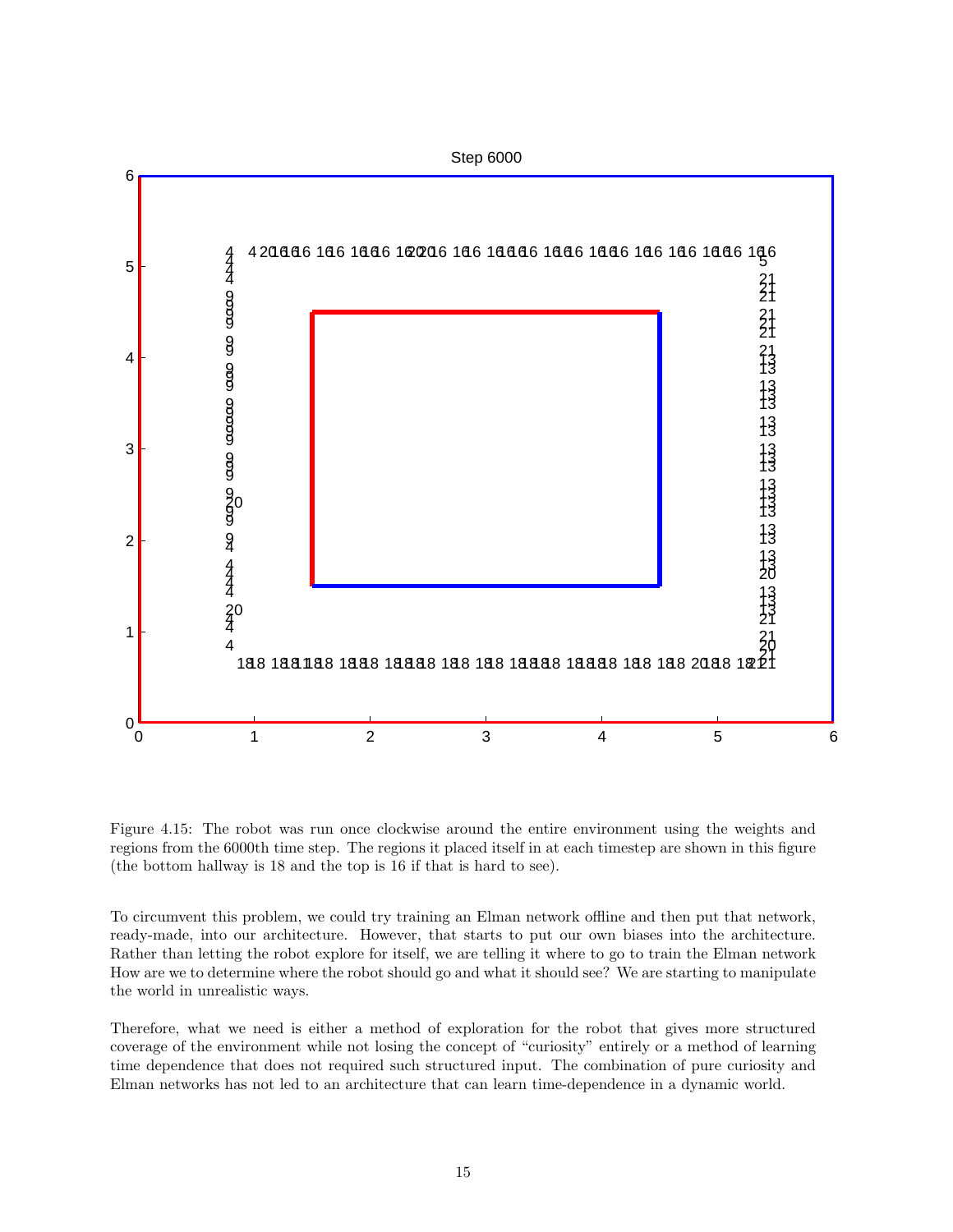

Figure 4.16: Region/Number key for timestep 6000.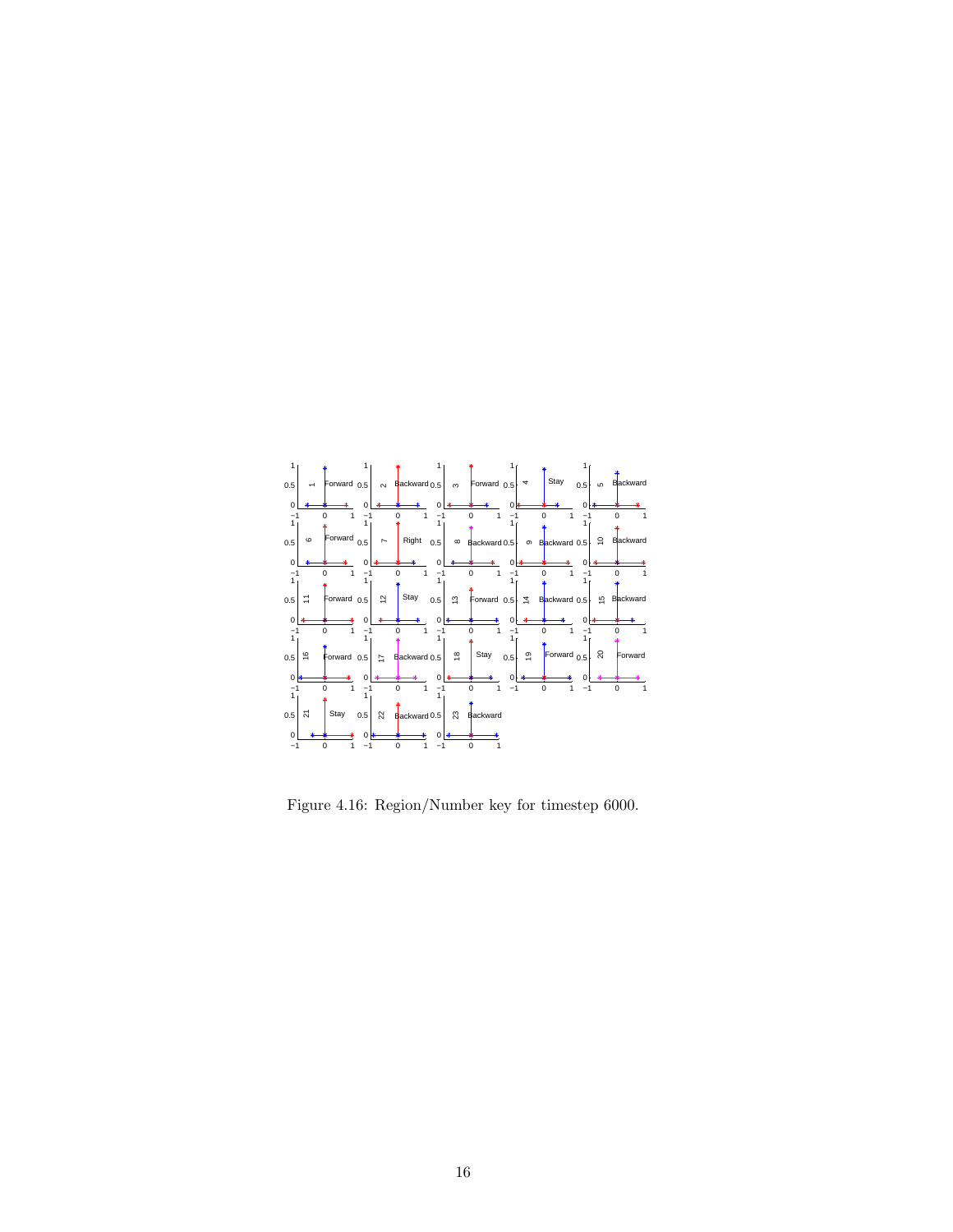

Second−Level IAC Brain Step 6000

Figure 4.17: The robot was run once clockwise around the entire environment using the weights and regions from the 6000th time step. The regions it placed itself in at the second level IAC brain for each timestep are shown in this figure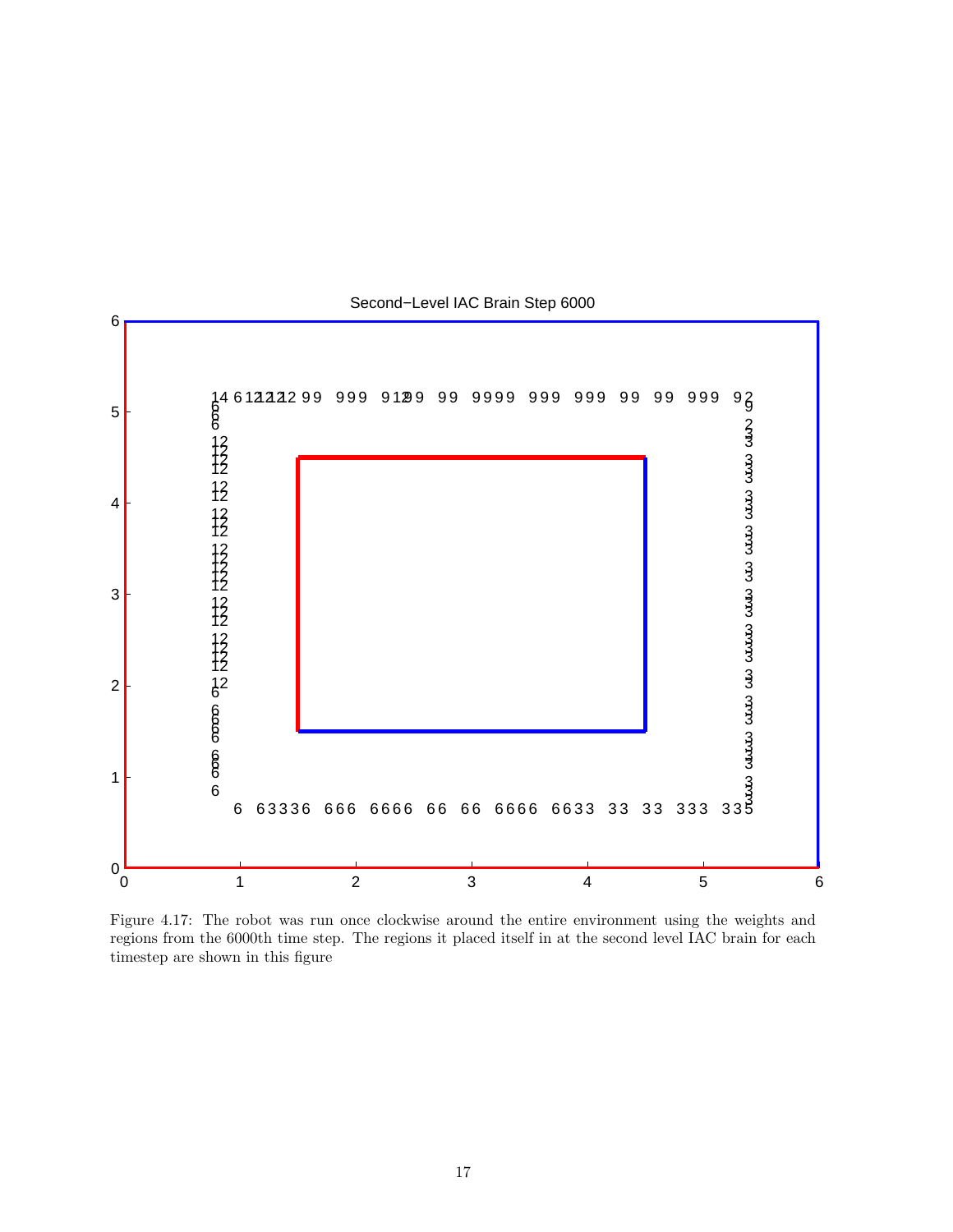

Figure 4.18: The robot was run once around the entire environment using the weights and regions from the 1900th time step. The error of the prediction of the first-level IAC brain is shown. Corners occur every 35 timesteps.



Figure 4.19: The robot was run once around the entire environment using the weights and regions from the 6000th time step. The error of the prediction of the second-level IAC brain is shown. Corners occur every 35 timesteps.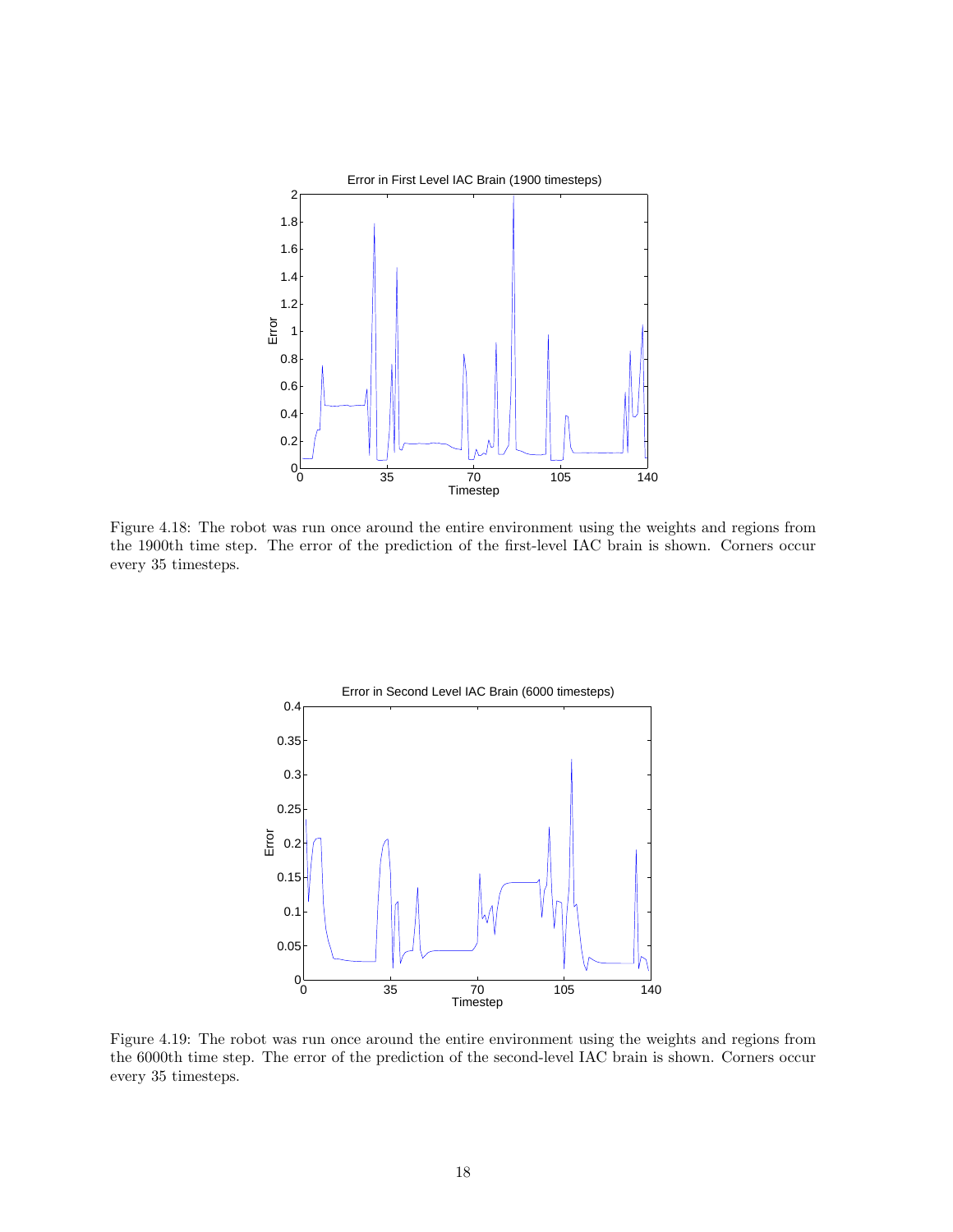

Figure 4.20: The robot was run once around the entire environment using the weights and regions from the 1900th and 6000th time step. The error of the prediction of the Elman network for both of these runs is shown. Corners occur every 35 timesteps.



Figure 4.21: The robot was run once around the entire smaller environment using the weights 7000th time step. Corners occurred every 10 timesteps. The error in the prediction of the Elman network is shown.